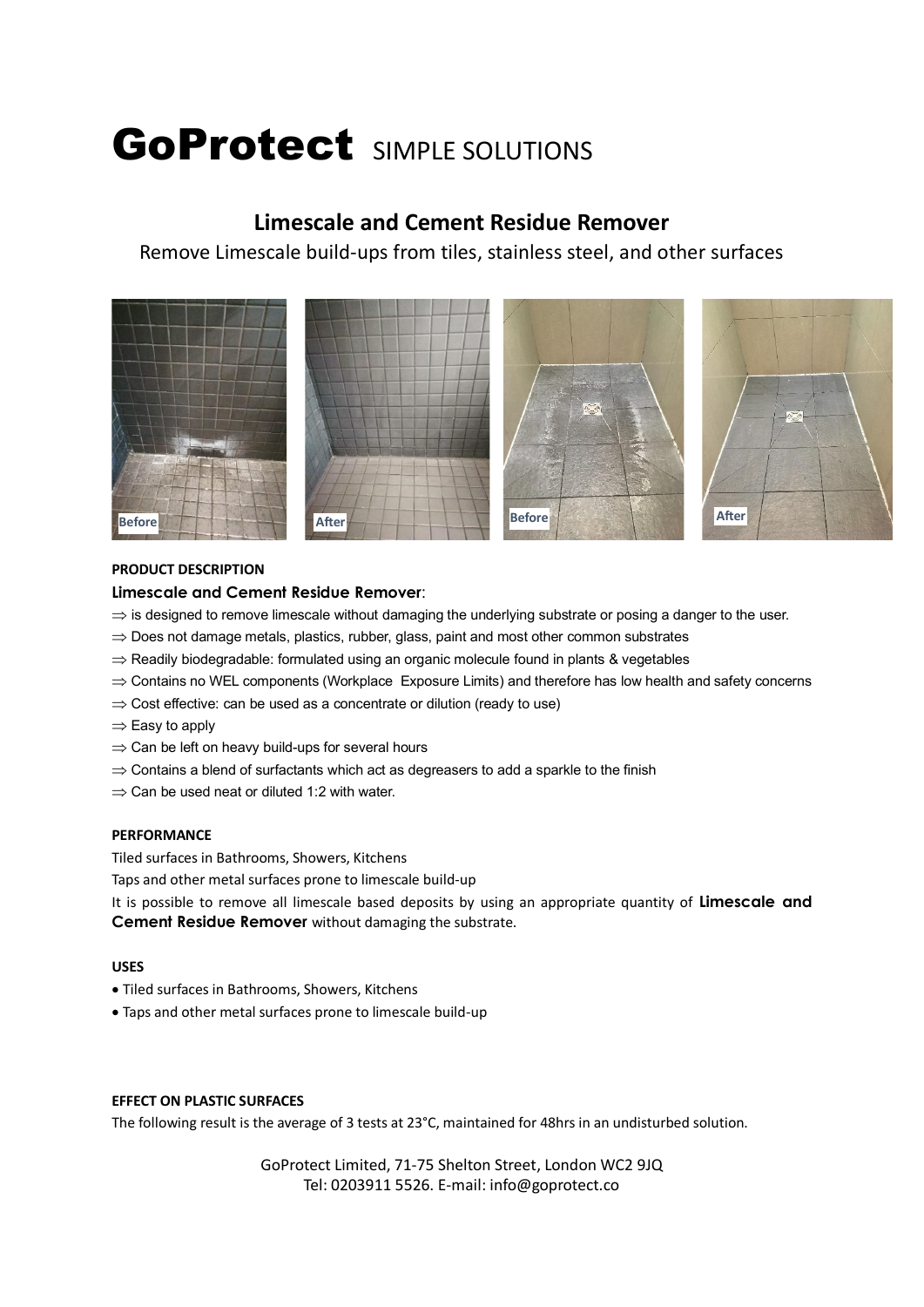The product has no appreciable effect on the plastic type tested.

 Weight Loss: % Of Original Weight Polypropylene 0.012%

# **EFFECT ON PAINTED SURFACES**

The effect of **Limescale and Cement Residue Remover**. on paint has been assessed on a visual basis, using coated metal plates. The results displayed are averages of 3 tests at 23°C, maintained for 48hrs in an undisturbed solution of **Limescale and Cement Residue Remover**. Use of the product had no discernible, visual effect on the coatings tested.

| Paint/Coating             | <b>Type Visual Change</b> |
|---------------------------|---------------------------|
| Polyurethane coating      | None                      |
| Vehicle paint (Cellulose) | None                      |
| 2-Pack Epoxy              | None                      |

#### **EFFECT ON METALLIC SURFACES:**

**Limescale and Cement Residue Remover** has been tested on the most common metal types including Mild Steel, Stainless Steel and Aluminium. In all cases minimal weight loss was observed in comparison to typical cement cleaning products such as Hydrochloric Acid and Phosphoric Acid.

#### **PACKAGING**

500ml Sprayers

#### **CHEMICAL PROPERTIES**

Physical state at 20 °C: Liquid Colour: Pale Yellow Smell: Slight/mild pH 2-3 Density: 1.02 g/cm3 Solubility in water: Totally soluble Flash point [° C]: Not Applicable Biodegradability: Readily Biodegradable OECD-TG3-1

#### **APPLICATION INSTRUCTIONS**

'Always test apply on a small hidden portion of the substrate'

 $\Rightarrow$  Can be used neat or diluted with water (up to 1 vol. of **Limescale and Cement Residue Remover** with 2 vols. of water)

- $\Rightarrow$  IMPORTANT: Shake the closed container for 30 seconds before use.
- $\Rightarrow$  Pre-wet the area to be cleaned with water.
- $\Rightarrow$  Spray evenly over the contaminated area.
- $\Rightarrow$  A heavy initial application should be made when cleaning off limescale residuals that are old and thick.
- $\Rightarrow$  Re-apply after 10mins.
- $\Rightarrow$  Leave for a minimum contact time of several minutes. If the surface dries then re-apply product.

 $\Rightarrow$  Do not allow the treated surface to dry out during the treatment stage as this means the cleaning reaction has stopped.

 $\Rightarrow$  Rinse off thoroughly with water.

GoProtect Limited, 71-75 Shelton Street, London WC2 9JQ Tel: 0203911 5526. E-mail: info@goprotect.co